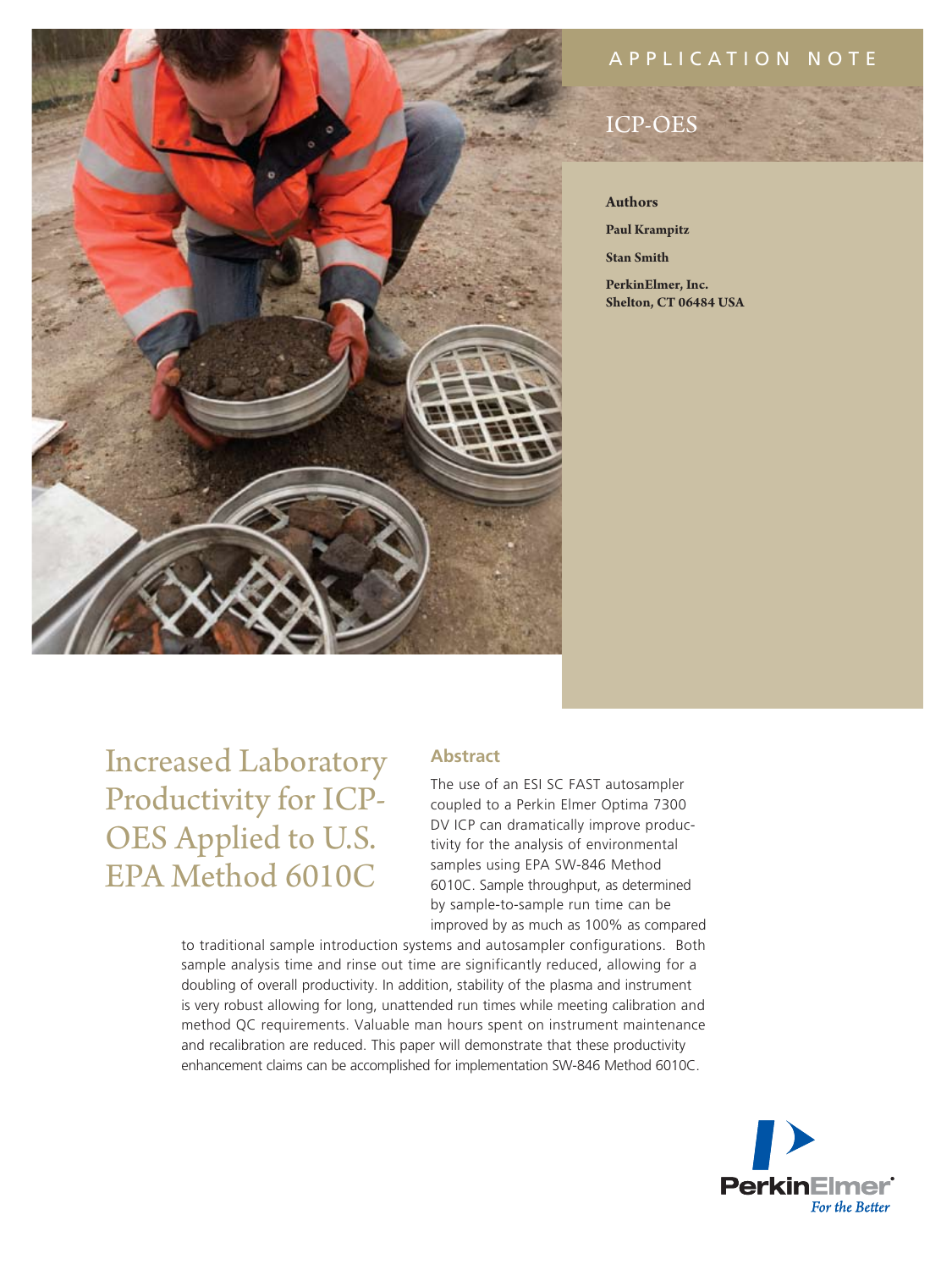#### **Introduction**

Since 1980, the EPA has maintained a publication entitled SW-846 Test Methods for Evaluating Solid Waste, Physical/ Chemical Methods, more commonly referred to simply as SW-846. Currently, SW-846 is in its third edition and includes several updates. Since the third edition was released in 1986, there have been 9 updates (Updates I, II, IIA, IIB, III, IIIA, IIIB, IVA, and IVB), the most recent of which was dated February, 2007. Included in SW-846 are over 200 documents related to quality control practices, analytical test methods, sampling methods, and other topics related to the United States Environmental Protection Agency (EPA) Resource Conservation and Recovery Act (RCRA). Essentially, SW-846 is the official compendium of analytical and sampling methods that have been evaluated and approved by the EPA for use in complying with RCRA regulations.

As indicated by the EPA, the analytical methods in SW-846 are intended to be guidance documents and are not intended to be overly prescriptive except in the cases where a particular analyte or parameter is considered method defined. Such method-defined parameters are where the analytical result is wholly dependent on the process and conditions of the test or preparation method such as the Toxicity Characteristic Leaching Procedure (TCLP), Method 1311, where the conditions specified in the method directly affect the concentration of analytes extracted into the leaching solution. However, despite this clear indication from the EPA that SW-846 methods are intended as guidance documents, many regulatory agencies invoke these methods with no permissible changes or modifications.



*Figure 1.* Schematic of FAST sample introduction system coupled to an Optima 7300 DV ICP spectrometer.

The analytical test methods found in SW-846 are commonly used by laboratories for the analysis of a wide range of sample matrices including, but not limited to: groundwater, surface water, leachates, soils, and a whole host of other solid and liquid wastes, both organic and aqueous. The RCRA regulatory programs for which SW-846 is most commonly used can be found in the U.S. Code of Federal Regulations (CFR), specifically Title 40 CFR Parts 122-270. One of the methods found in SW-846 that is commonly used by most environmental laboratories for the analyses of elements in environmental samples is 6010C Inductively Coupled Plasma-Atomic Emission Spectrometry (ICP-AES).

Method 6010C is the fourth version of this method and was released as part of SW-846 Update IV in February, 2007. As indicated in the method, all samples other than filtered, preserved groundwaters require acid digestion prior to analysis. There are more than 8 acid digestion methods applicable to ICP-AES found in SW-846 and some of those that are commonly used for the preparation of environmental samples include:

- 3005A Acid Digestion of Waters for Total Recoverable or Dissolved Metals for Analysis by FLAA or ICP Spectroscopy
- 3010A Acid Digestion of Aqueous Samples and Extracts for Total Metals for Analysis by FLAA or ICP Spectroscopy
- 3015A Microwave Assisted Acid Digestion of Aqueous Samples and Extracts
- 3050B Acid Digestion of Sediments, Sludges, and Soils
- 3051A Microwave Assisted Acid Digestion of Sediments, Sludges, Soils, and Oils

### **Summary of Method**

Method 6010C is a general analytical method that is applicable to a wide variety of liquid and solid samples and that provides specific procedures and references for sample collection, preservation, and preparation (i.e., acid digestion), in addition to recommended instrument procedures for calibration, detection limits, and interference correction. In addition, SW-846 6010C also contains procedures for the preparation, analysis, and acceptance limits for quality control samples needed for each batch of samples to be analyzed. While the method is intended only as a guidance document and is subject to interpretation and modification, implementation of the QC criteria as stated in the method was followed for the work performed and summarized in this paper. The EPA has approved this method for the analysis of 31 elements and Table I includes all the elements analyzed and their associated wavelengths. Following is a summary of the procedure from SW-846 6010C as performed in this work.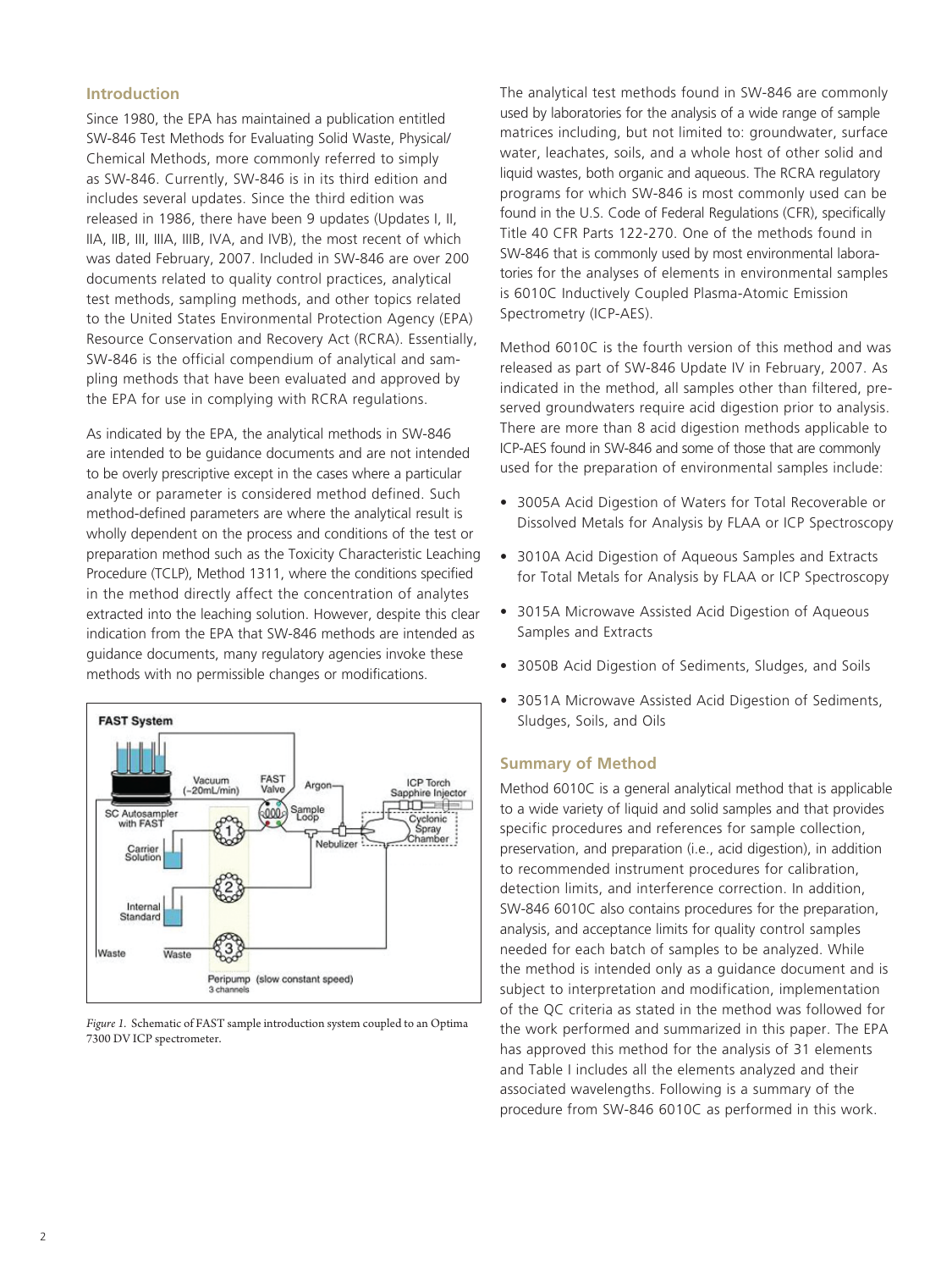*Table I.* **Wavelengths Monitored and Viewing Modes Used for SW-846 6010C.**

|                           |                | Wavelength     |              |
|---------------------------|----------------|----------------|--------------|
| Analyte                   | Symbol         | Monitored (nm) | <b>View</b>  |
| Aluminum                  | Al             | 308.215        | Radial       |
| Antimony                  | Sb             | 206.836        | Axial        |
| Arsenic                   | As             | 188.979        | Axial        |
| Barium                    | Ba             | 233.527        | Axial        |
| Beryllium                 | Be             | 234.861        | Radial       |
| Boron                     | $\overline{B}$ | 249.677        | Radial       |
| Cadmium                   | C <sub>d</sub> | 226.502        | Axial        |
| Calcium                   | Ca             | 315.887        | Radial       |
| Chromium                  | Cr             | 267.716        | Axial        |
| Cobalt                    | Co             | 228.616        | Axial        |
| Copper                    | Cu             | 327.393        | Axial        |
| Iron                      | Fe             | 238.204        | Radial       |
| Lead                      | Pb             | 220.353        | Axial        |
| Lithium                   | Li             | 670.784        | Radial       |
| Magnesium                 | Mg             | 285.213        | Radial       |
| Manganese                 | Mn             | 257.610        | Axial        |
| Molybdenum                | $M_0$          | 202.035        | Axial        |
| Nickel                    | Ni             | 231.604        | Axial        |
| Phosphorus                | $\mathbf{P}$   | 213.617        | Axial        |
| Potassium                 | K              | 766.490        | Radial       |
| Selenium                  | Se             | 196.026        | Axial        |
| Silicon                   | Si             | 251.611        | Radial       |
| Silver                    | Ag             | 328.068        | Axial        |
| Sodium                    | Na             | 589.592        | Radial       |
| Strontium                 | Sr             | 407.771        | Radial       |
| Thallium                  | T1             | 190.801        | Axial        |
| Tin                       | Sn             | 189.927        | Axial        |
| Titanium                  | Ti             | 334.940        | Axial        |
| Vanadium                  | V              | 292.402        | Axial        |
| Zinc                      | Zn             | 206.200        | Axial        |
| <b>Internal Standards</b> |                |                |              |
| Yttrium                   | Y              | 371.029        | Radial/Axial |
| Tellurium                 | Te             | 214.281        | Radial/Axial |
|                           |                |                |              |

#### **Summary of Method 6010C**

#### Establish Initial Demonstration of Performance

- 1. Perform Instrument Detection Limits (IDL)
- 2. Determine Linear Dynamic Range (LDR)
	- a. Recovery of elements must be  $\pm 10\%$  of the known values for each element
- 3. Determine whether interelement corrections are needed by analysis of an Interference Check Solution (ICS)

#### Routine Analysis

- 1. Light plasma and warm up instrument, allow 15-30 minutes
- 2. Optimize instrument and plasma conditions per instrument manufacturer
- 3. Calibrate ICP using blank and minimum of one standard
	- a. Rinse with blank between each standard
	- b. Use the average of multiple readings (3 replicates in this study) for all standards and samples
- 4. Verify calibration by analyzing the Initial Calibration Verification (ICV) standard
	- a. ICV standard must be from a separate source as used for calibration standards
	- b. Recovery of elements must be ±10% of the known values for each element
- 5. Verify the lowest quantification limit by analyzing the Lower Limit of Quantitation Check Sample (LLQC)
	- a. LLQC standard should be from the same source as the calibration standards
	- b. Recovery of elements must be ±30% of the known values for each element
- 6. Analyze the Initial Calibration Blank (ICB)
	- a. Target elements should not be detected at or above the Lower Limit of Quantitation
- 7. Analyze test samples along with appropriate batch quality control samples
- 8. After every 10 samples, verify calibration by analyzing the Continuing Calibration Verification (CCV) standard
	- a. CCV standard should be from the same source as the calibration standards
	- b. Recovery of elements must be  $\pm 10\%$  of the known values for each element
- 9. Immediately following the analysis of each CCV, analyze the Continuing Calibration Blank (CCB)
	- a. Target elements should not be detected at or above the Lower Limit of Quantitation
- 10. The LLCCV must be analyzed at the end of each analytical batch but is also recommended to be analyzed after every 10 samples
	- a. Recovery of elements must be  $\pm 30\%$  of the known values for each element
- 11. At the end of the run, analyze the CCV and CCB
	- a. Acceptance limits are the same as in steps 8 and 9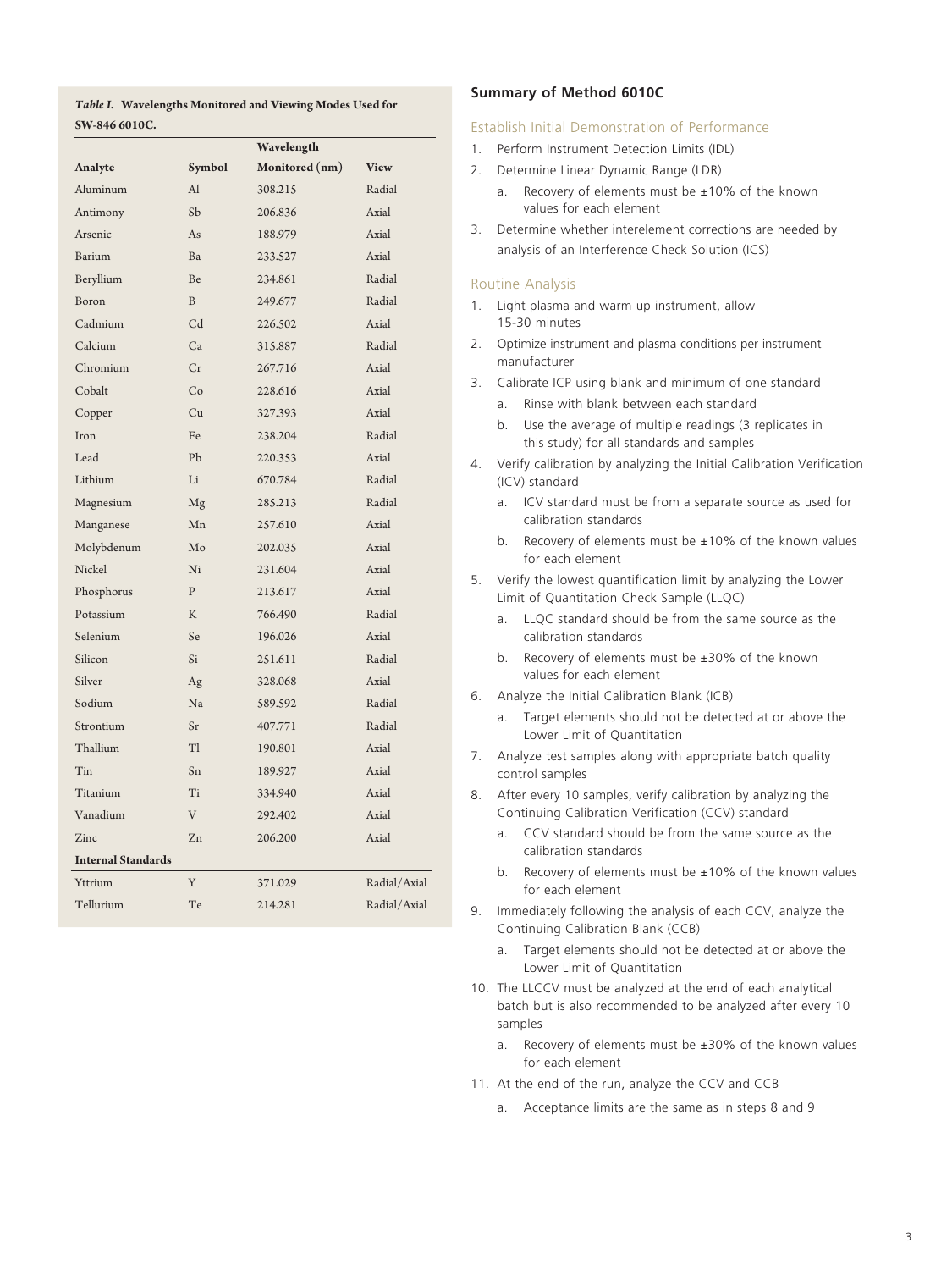#### Batch Quality Control Samples

- 1. Analyze the Method Blank
	- a. Target elements should not be detected at or above 10% of the Lower Limit of Quantitation
- 2. Analyze the Laboratory Control Sample (LCS)
	- a. Recovery of elements must be  $\pm 20\%$  of the spiked values for each element
- 3. Analyze the Matrix Spike
	- a. Recovery of elements must be  $\pm 25\%$  of the spiked values for each element
- 4. Analyze the Sample Duplicate or Matrix Spike Duplicate
	- a. The precision criterion for duplicates is a relative percent difference of no greater than 20%

#### **Experimental**

#### **Instrument**

An Optima 7300 DV (PerkinElmer, Shelton, CT) was used in conjunction with an SC-FAST (Elemental Scientific Inc., Omaha, NE) for the analysis of all samples described in this work. The FAST sample introduction system is controlled through the Optima WinLab32™ software and a schematic of the FAST is shown in Figure 1. The elements, wavelengths, and plasma viewing modes used are listed in Table I. The instrument conditions for both the Optima ICP-OES and the SC-FAST as well as the experimental parameters used are provided in Table II.

#### **Standards**

All calibration standards and non-sample solutions were prepared with ASTM Type I (i.e., >18MΩ-cm) deionized water and trace metals grade or better nitric acid.

#### **Internal Standards**

All samples were spiked with 1.5 mg/L of yttrium and 2.5 mg/L of tellurium. The spiking solution was made from 1000 mg/L single element stock solutions.

#### **Calibration**

The calibration blank and standards were prepared in 1% nitric acid. Calibration was performed using a calibration blank and a single standard containing all elements at 1 mg/L. The calibration standard was prepared from a combination of single element and multi-element stock solutions, all containing elements at 1000 mg/L.

#### **Monitored Wavelengths**

As previously mentioned, the monitored elements, wavelengths, and plasma viewing modes used are listed in Table I.

#### **Initial Performance Demonstration**

#### **Instrument Detection Limits**

The Instrument Detection Limits (IDL) for all elements were determined using a reagent blank solution according the procedures in Section 9.3 of SW-846 6010C. Specifically, a reagent blank was analyzed seven consecutive times, with routine rinsing procedures between each analysis, for all elements three times on non-consecutive days. The IDLs were then estimated by calculating the average of each element's standard deviation. The obtained IDLs are presented in Table III.

#### **Evaluation of Interferences**

Interferences were evaluated according to Section 4.2.10 of Method 6010C. An interference check solution containing 500 mg/L of Al, Ca, Mg, Na, 200 mg/L of Fe and 50 mg/L of K was used for evaluation.

|                                 | Table II. FAST-Optima 7300 DV Instrumental Conditions and |
|---------------------------------|-----------------------------------------------------------|
| <b>Experimental Parameters.</b> |                                                           |
| Optima 7300 DV Parameters       |                                                           |
| <b>RF</b> Power                 | 1450 watts                                                |
| Plasma Gas Flow                 | 15 L/min                                                  |
| <b>Auxiliary Gas Flow</b>       | $0.2$ L/min                                               |
| Nebulizer Gas Flow              | $0.6$ L/min                                               |
| Peristaltic Pump Speed          | $0.85$ mL/min                                             |
| Nebulizer/Spray Chamber         | Sea Spray/Glass cyclonic                                  |
| <b>Torch Cassette Position</b>  | $-3$                                                      |
| Purge                           | Normal                                                    |
| Resolution                      | Normal                                                    |
| <b>Integration Time</b>         | $2 \sinh/5$ s max                                         |
| Read Delay                      | 14s                                                       |
| Wash Time                       | 1 <sub>s</sub>                                            |
| Number of Replicates            | 3                                                         |
| <b>FAST Parameters</b>          |                                                           |
| Sample Loop Volume              | 2mL                                                       |
| Sample Loop Fill Rate           | $27 \text{ mL/min}$                                       |
| Carrier Pump Tubing             | Black/Black (0.76 mm i.d.)                                |
| Sample Load Time                | 7s                                                        |
| Rinse                           | 1 <sub>s</sub>                                            |
| Analysis Time (total)           | 75 s (sample-to-sample)                                   |
| <b>Experimental Parameters</b>  |                                                           |
| Carrier Solution                | 1% HNO <sub>3</sub> plus 0.05% surfactant                 |
| <b>Rinse Solution</b>           | $1\%$ HNO <sub>3</sub>                                    |
| Acidity of Stds/Samples         | $1\%$ HNO <sub>3</sub>                                    |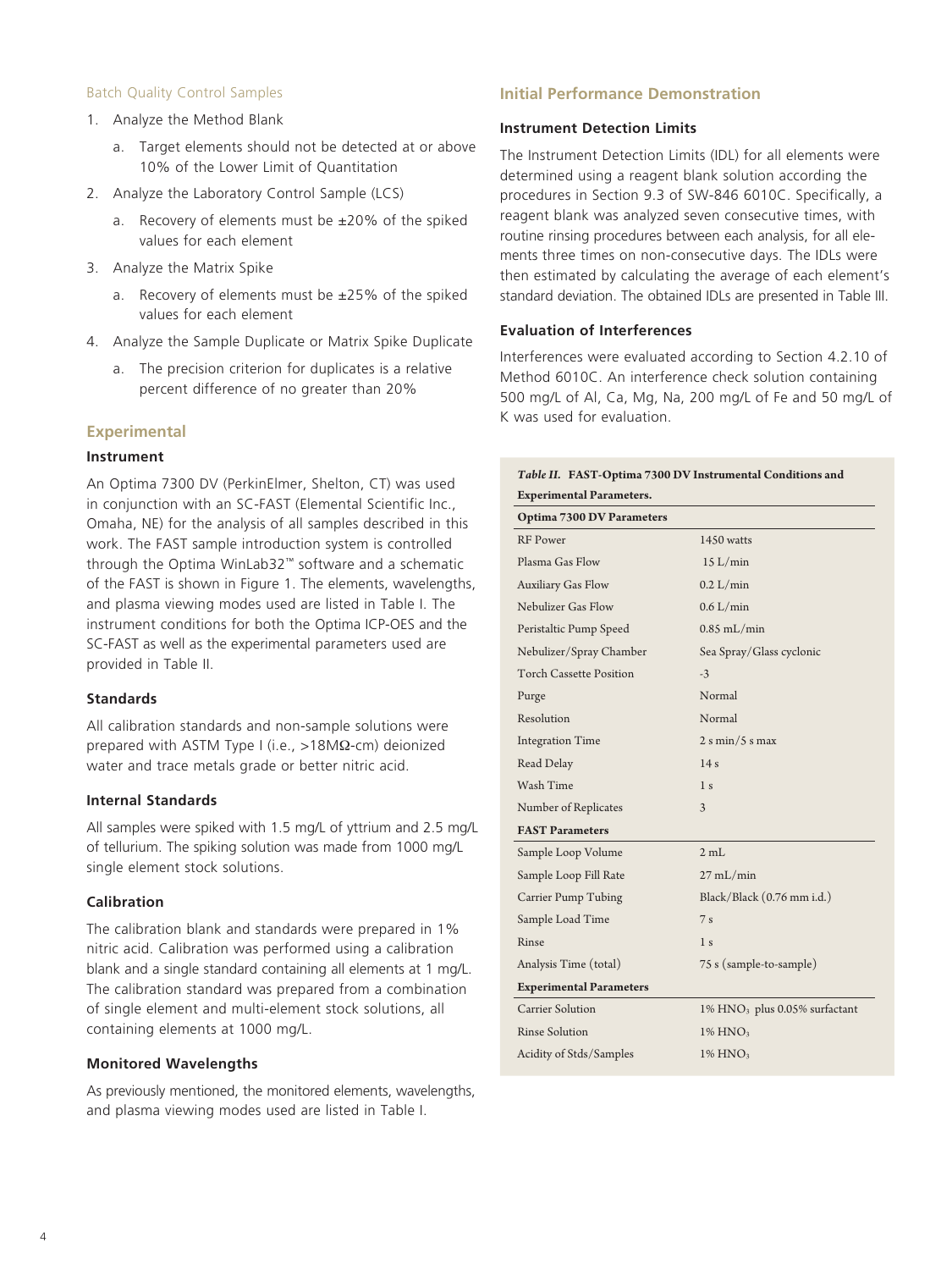|                | Table III. Instrument Detection Limit (IDL) Data and Linear Dynamic Ranges (LDR). |             |                |             |                    |      |
|----------------|-----------------------------------------------------------------------------------|-------------|----------------|-------------|--------------------|------|
| Analyte        | Wavelength                                                                        | <b>IDL</b>  | $\mathbf{IDI}$ | IDL         | 6010C,             | LDR, |
|                |                                                                                   | <b>RUN1</b> | <b>RUN2</b>    | <b>RUN3</b> | IDL, $\frac{u}{L}$ | mg/L |
| Ag             | 328.068                                                                           | 0.159       | 0.103          | 0.172       | 0.14               | 100  |
| Al             | 308.215                                                                           | 1.732       | 0.630          | 1.898       | 1.42               | 2000 |
| As             | 188.979                                                                           | 0.349       | 0.415          | 0.774       | 0.51               | 100  |
| $\, {\bf B}$   | 249.677                                                                           | 4.504       | 1.400          | 1.109       | 2.34               | 2000 |
| Ba             | 233.527                                                                           | 0.056       | 0.016          | 0.034       | 0.04               | 25   |
| Be             | 234.861                                                                           | 0.034       | 0.018          | 0.075       | 0.04               | 50   |
| Ca             | 317.933                                                                           | 0.544       | 0.550          | 0.783       | 0.63               | 900  |
| C <sub>d</sub> | 226.502                                                                           | 0.041       | 0.037          | 0.073       | 0.05               | 100  |
| Co             | 228.616                                                                           | 0.076       | 0.092          | 0.078       | 0.08               | 250  |
| Cr             | 267.716                                                                           | 0.086       | 0.099          | 0.071       | 0.09               | 100  |
| Cu             | 327.393                                                                           | 0.062       | 0.047          | 0.158       | 0.09               | 300  |
| Fe             | 259.939                                                                           | 0.256       | 0.230          | 0.168       | 0.22               | 400  |
| K              | 766.49                                                                            | 7.269       | 5.270          | 5.499       | 6.01(0.24)         | 2000 |
| Mg             | 279.077                                                                           | 1.763       | 2.030          | 3.108       | 2.30               | 700  |
| Mn             | 257.61                                                                            | 0.005       | 0.009          | 0.018       | 0.01               | 40   |
| Mo             | 202.031                                                                           | 0.132       | 0.097          | 0.180       | 0.14               | 125  |
| Na             | 589.592                                                                           | 1.147       | 2.364          | 1.609       | 1.71(0.2)          | 900  |
| Ni             | 231.604                                                                           | 0.178       | 0.188          | 0.161       | 0.18               | 125  |
| P <sub>b</sub> | 220.353                                                                           | 0.427       | 0.229          | 0.368       | 0.34               | 100  |
| ${\bf P}$      | 213.617                                                                           | 1.543       | 1.091          | 1.249       | 1.29               | 3000 |
| Li             | 670.784                                                                           | 0.214       | 0.176          | 0.364       | 0.25(0.03)         | 200  |
| Sb             | 206.836                                                                           | 0.662       | 0.586          | 0.226       | 0.49               | 100  |
| Se             | 196.026                                                                           | 0.875       | 0.953          | 0.485       | 0.77               | 100  |
| Si             | 251.611                                                                           | 2.546       | 0.569          | 1.080       | 1.40               | 2500 |
| Sr             | 421.552                                                                           | 0.025       | 0.029          | 1.139       | 0.40(0.01)         | 50   |
| Sn             | 189.927                                                                           | 1.928       | 1.218          | 0.095       | 1.08(0.35)         | 2000 |
| Ti             | 334.94                                                                            | 0.017       | 0.018          | 1.863       | 0.63               | 50   |
| Tl             | 190.801                                                                           | 0.574       | 0.568          | 0.114       | 0.42               | 100  |
| V              | 292.402                                                                           | 0.070       | 0.059          | 0.781       | 0.30               | 50   |
| Zn             | 206.2                                                                             | 0.051       | 0.039          | 0.086       | 0.06               | 100  |

 $( ) = A$ xial

#### **Linear Range**

The Linear Dynamic Range (LDR) was determined for each element and met the criterion in Section 10.4 of SW-846 6010C as found in Table III. That is, the upper linear range was established by analyzing standards against the same calibration used for analyzing samples and obtaining recoveries within  $±10\%$  of the known concentration value. The Lower Limit of Quantitation was confirmed through the analysis of the Lower Level Check Standard (LLICV and LLCCV) and obtaining recoveries within ±30% of the known concentration value. The LLICV and LLCCV were run at a concentration of 500 ug/L for this study.

### **Memory Effects**

Memory effect studies were performed to obtain the rinse time needed between sample measurements using the ESI FAST system. The elements studied were the most likely elements to be high for environmental samples run under SW 846: Al, Ca, Fe, K, Mg, and Na. All of the data can be found in Figure 2. Five blanks were run, then five standards, then five blanks again to obtain the rinse out profiles. Al, Ca, Mg, and Na were run at 500 mg/L. Fe was run at 200 mg/L and K was run at 50 mg/L. The FAST parameters used were the same as listed in Table II above.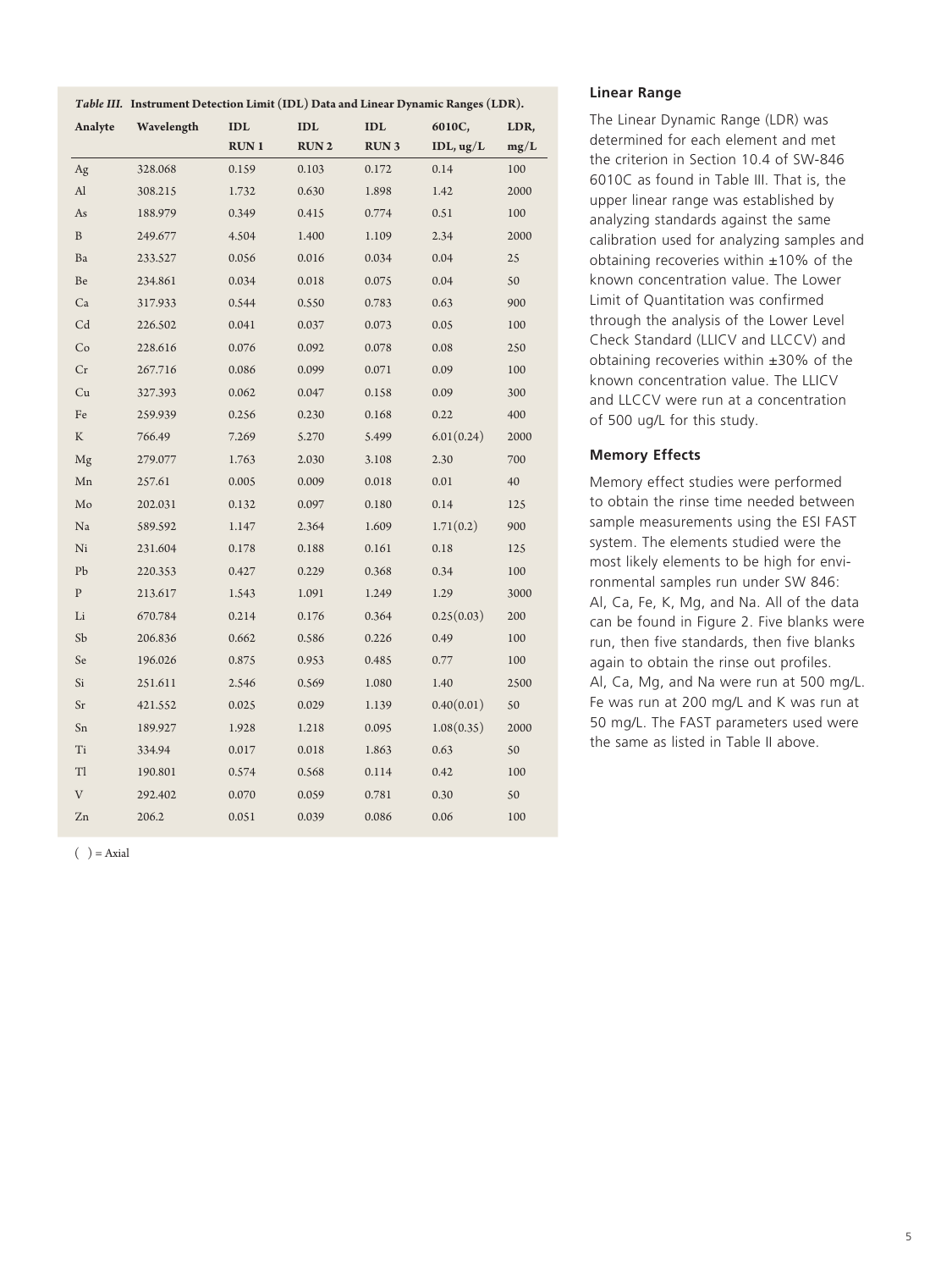

*Figure 2.* Above figures show the rinse out time using the ESI FAST system. Al, Ca, Mg, and Na were run at 500 mg/L. Fe was run at 200 mg/L and K was run at 50 mg/L. Samples were rinsed out to near baseline in 7 seconds.

#### **Quality Control and Sample Analysis**

The accuracy and precision of the implementation of Method 6010C was demonstrated through the analysis of several reference materials and a local filtered, treated surface water sample (Lake Michigan). The quality control procedures specified in SW-846 were followed throughout the work performed. Immediately following calibration, the ICV (second source), LLICV, and ICB were analyzed and all results were determined to be within method-specified criteria, ±10%, ±30%, and <LLQC respectively. Following the analysis of each sequence of ten samples, the CCV, LLCCV, and CCB were analyzed and found to be within the method-specified criteria (same as for ICV, LLICV, and ICB). In additional to the sequential run QC (10% frequency), batch QC samples were also prepared and analyzed. As all

samples analyzed were synthetic or natural water samples with no detectable turbidity or suspended solids, no acid digestion procedures were performed. The batch QC consisted of a method blank, a sample duplicate (DUP), a Laboratory Control Sample (LCS), a Matrix Spike (MS), and a Matrix Spike Duplicate (MSD). A natural surface water sample was used to prepare the DUP, MS, and MSD. Results of all batch QC samples were found to be within method-specified criteria. That is, no elements were detected within 10% of the LLQC, all elements detected in the sample and the sample DUP above the LLQC had relative percent differences of less than 20, all elements in the LCS were recovered within 20% of the known spike concentration, all elements in both the MS and MSD recovered within 25% of the known spike concentration, and all spiked elements in the MS and MSD had relative percent differences of less than 20.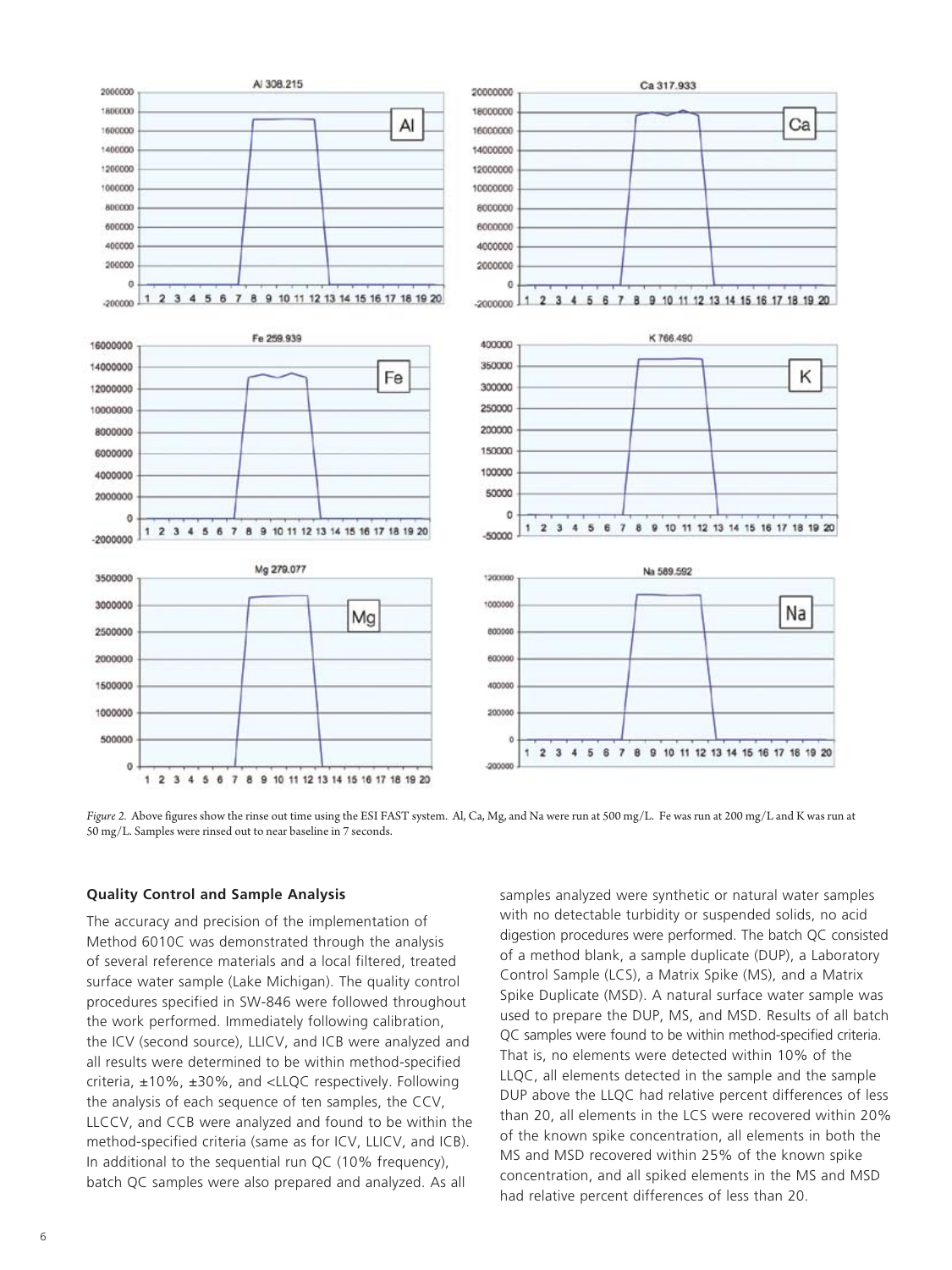

*Figure 3.* Four hour CCV stability.

|            | Run 1       | Certified   |             |              |        |
|------------|-------------|-------------|-------------|--------------|--------|
|            |             | Run 2       | Average     | $mg/L$ units | % REC. |
| Ag 328.068 | 0.007683478 | 0.007578301 | 0.00763089  | 0.0076       | 100    |
| As 188.979 | 0.027794979 | 0.027058423 | 0.027426701 | 0.027        | 102    |
| B 249.677  | 0.321778774 | 0.31648758  | 0.319133177 | 0.3          | 106    |
| Ba 233.527 | 0.148039192 | 0.146252596 | 0.147145894 | 0.148        | 99     |
| Ca 317.933 | 7.287467245 | 7.29179424  | 7.289630743 | 7.045        | 103    |
| Cd 226.502 | 0.02461     | 0.024202    | 0.024406    | 0.0228       | 107    |
| Co 228.616 | 0.022373993 | 0.022173326 | 0.02227366  | 0.022        | 101    |
| Cr 267.716 | 0.041212275 | 0.040675621 | 0.040943948 | 0.0386       | 106    |
| Cu 327.393 | 0.090707058 | 0.088824718 | 0.089765888 | 0.0852       | 105    |
| Fe 259.939 | 0.034529324 | 0.033692193 | 0.034110759 | 0.0343       | 99     |
| K766.490   | 1.015084221 | 1.007176206 | 1.011130214 | 0.994        | 102    |
| Mg 279.077 | 5.648166692 | 5.633282915 | 5.640724804 | 5.819        | 97     |
| Mn 257.610 | 0.124362054 | 0.122821057 | 0.123591555 | 0.1215       | 102    |
| Mo 202.031 | 0.049788978 | 0.049545748 | 0.049667363 | 0.04675      | 106    |
| Na 589.592 | 29.22808031 | 28.92173556 | 29.07490794 | 29.35        | 99     |
| Ni 231.604 | 0.029560106 | 0.029416086 | 0.029488096 | 0.0274       | 108    |
| Pb 220.353 | 0.027413987 | 0.027680616 | 0.027547302 | 0.02789      | 99     |
| Li 670.784 | 0.05139438  | 0.050218507 | 0.050806444 | 0.0507       | 100    |
| Se 196.026 | 0.023501    | 0.023504    | 0.0235025   | 0.022        | 107    |
| Si 251.611 | 4.747666191 | 4.644475617 | 4.696070904 | 4.73         | 99     |
| Sr 421.552 | 0.12522384  | 0.125293217 | 0.125258528 | 0.124        | 101    |
| V 292.402  | 0.013012505 | 0.012822827 | 0.012917666 | 0.013        | 99     |
| Zn 206.200 | 0.057402    | 0.056602    | 0.057002    | 0.0532       | 107    |
| Be 234.861 | 0.036510499 | 0.036158461 | 0.03633448  | 0.035        | 104    |
|            |             |             |             |              |        |

samples. The NIST samples included SRM 1643e Trace Elements in Water and SRM 1640 Trace Elements in Natural Water. The NRCC sample was SLRS-4 River Water Reference Material for Trace Metals. This CRM is typically used for ICP-MS instrumentation due to the low concentrations of elements, however, it has been included to show the excellent sensitivity of the Optima 7300 DV. The two commercial PT samples included WP Trace Metals and WS Trace Metals. Results of all five reference materials are presented in Table IV – Table VIII.

In addition to the batch QC samples, several reference materials were analyzed and included two Standard Reference Materials® (SRM) from the National Institute of Standards & Technology (NIST), one Certified Reference Material (CRM) from the National Research Council Canada (NRCC), and two commercially available water Proficiency Test (PT)

#### **Stability**

The Continuing Calibration Verification (CCV) standard was analyzed repeatedly throughout each analytical run and no less frequently than after every 10 samples. The recoveries for each of the CCVs obtained have been plotted against time for a period of four hours. The results are shown in Figure 3. All 30 elements monitored in this study were well within the method-specified acceptance criterion of ±10% of the known value. Typical drift for most elements was less than 3%.

#### **Data Handling**

All data obtained from the Optima 7300 DV was collected using the WinLab32 software loaded on a desktop PC attached to the instrument. Analytical results were computed using the WinLab32 software and exported into Microsoft® Excel®. The text and data tables used in this report were created using Microsoft® Excel® and Word.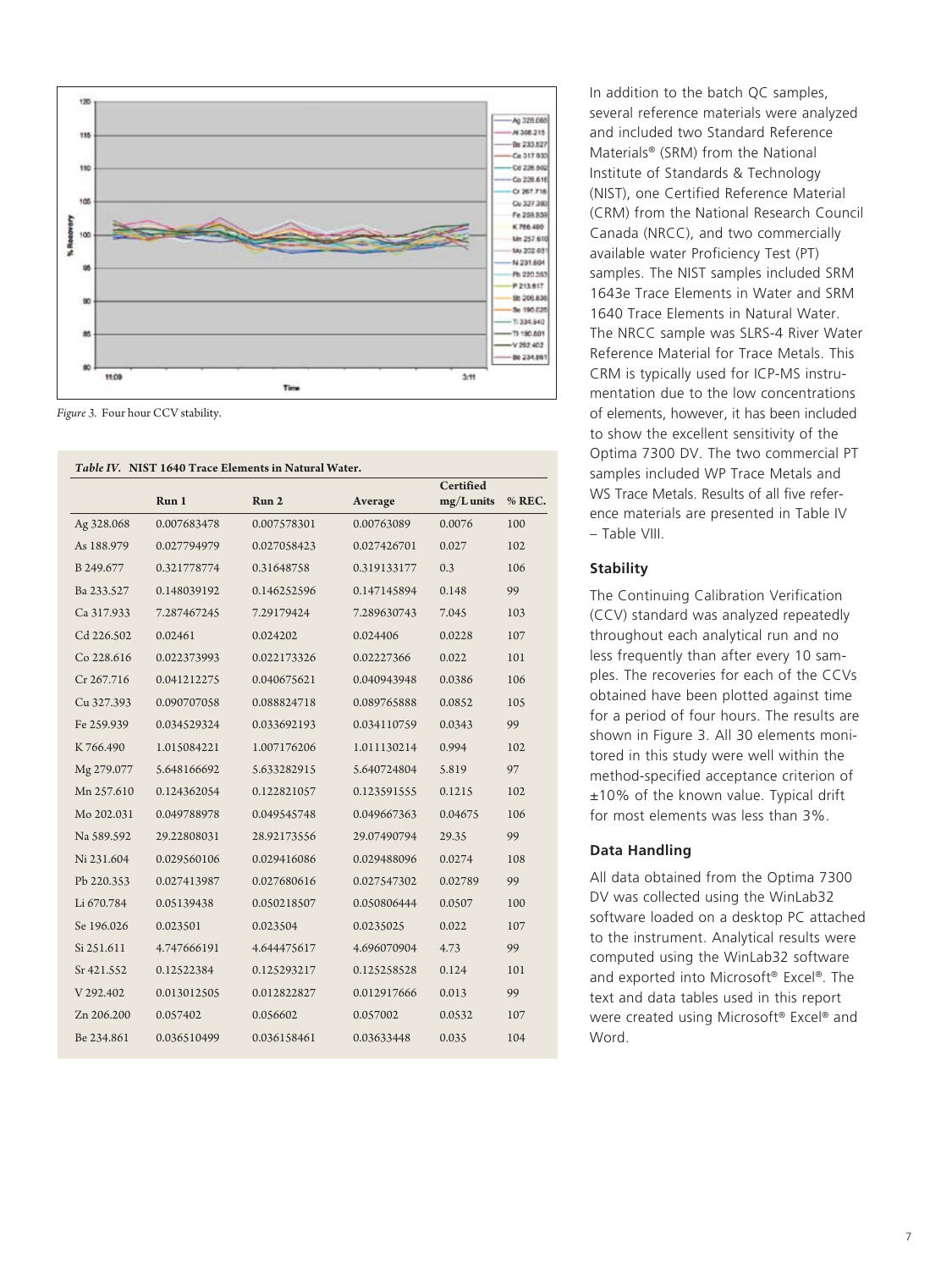| Table V. NIST 1643e Trace Elements in Water. |             |             |             |                           |        |  |
|----------------------------------------------|-------------|-------------|-------------|---------------------------|--------|--|
|                                              | Run 1       | Run 2       | Average     | Certified<br>$mg/L$ units | % REC. |  |
| Ag 328.068                                   | 0.00082799  | 0.000982703 | 0.000905346 | 0.001                     | 91     |  |
| Al 308.215                                   | 0.14958319  | 0.145968533 | 0.147775861 | 0.142                     | 104    |  |
| As 188.979                                   | 0.05863297  | 0.060202348 | 0.059417659 | 0.0605                    | 98     |  |
| Ba 233.527                                   | 0.526201428 | 0.53185025  | 0.529025839 | 0.544                     | 97     |  |
| Ca 317.933                                   | 31.36350994 | 31.38490986 | 31.3742099  | 32.3                      | 97     |  |
| Cd 226.502                                   | 0.006803606 | 0.006802601 | 0.006803103 | 0.00657                   | 104    |  |
| Co 228.616                                   | 0.027229571 | 0.027465911 | 0.027347741 | 0.02706                   | 101    |  |
| Cr 267.716                                   | 0.021901845 | 0.021954832 | 0.021928339 | 0.0204                    | 107    |  |
| Cu 327.393                                   | 0.022717423 | 0.022755897 | 0.02273666  | 0.02276                   | 100    |  |
| Fe 259.939                                   | 0.09995466  | 0.10046584  | 0.10021025  | 0.0981                    | 102    |  |
| K766.490                                     | 2.115235445 | 2.134464228 | 2.124849837 | 2.034                     | 104    |  |
| Mg 279.077                                   | 7.594261315 | 7.676997678 | 7.635629497 | 8.037                     | 95     |  |
| Mn 257.610                                   | 0.036795431 | 0.037161031 | 0.036978231 | 0.03897                   | 95     |  |
| Mo 202.031                                   | 0.127822547 | 0.128341294 | 0.128081921 | 0.1214                    | 106    |  |
| Na 589.592                                   | 19.36434423 | 19.37433937 | 19.3693418  | 20.74                     | 93     |  |
| Ni 231.604                                   | 0.062047849 | 0.062322707 | 0.062185278 | 0.0624                    | 100    |  |
| Pb 220.353                                   | 0.017716846 | 0.018946104 | 0.018331475 | 0.01963                   | 93     |  |
| Li 670.784                                   | 0.018412973 | 0.018762553 | 0.018587763 | 0.0174                    | 107    |  |
| Sb 206.836                                   | 0.056414629 | 0.057170312 | 0.05679247  | 0.0583                    | 97     |  |
| Se 196.026                                   | 0.011186647 | 0.012221246 | 0.011703946 | 0.01197                   | 98     |  |
| Sr 421.552                                   | 0.313265799 | 0.31293833  | 0.313102065 | 0.323                     | 97     |  |
| Tl 190.801                                   | 0.006104    | 0.00703     | 0.006567    | 0.007445                  | 88     |  |
| V 292.402                                    | 0.036212595 | 0.036634849 | 0.036423722 | 0.03786                   | 96     |  |
| Zn 206.200                                   | 0.074767001 | 0.075143809 | 0.074955405 | 0.0785                    | 95     |  |
| Be 234.861                                   | 0.014348862 | 0.014500296 | 0.014424579 | 0.014                     | 103    |  |

*Table VI.* **National Reasearch Council Canada Riverine Water.**

|            |             | <b>Certified</b> |          |
|------------|-------------|------------------|----------|
|            | Run 1       | $mg/L$ units     | $%$ REC. |
| Ca 317.933 | 6.088272145 | 6.2              | 98       |
| Fe 259.939 | 0.108512603 | 0.103            | 105      |
| K 766.490  | 0.671190352 | 0.68             | 99       |
| Mg 279.077 | 1.544935545 | 1.6              | 97       |
| Na 589.592 | 2.189781306 | 2.4              | 91       |
| Sn 189.927 | 0.028264829 | 0.0263           | 107      |
| K 766.490  | 0.000887947 | 0.00093          | 95       |
| Mg 279.077 | 0.661790584 | 0.68             | 97       |
| Na 589.592 | 1.660975302 | 1.6              | 104      |
| Li 670.784 | 2.193887808 | 2.4              | 91       |
| Be 234,861 | 0.058305976 | 0.054            | 108      |